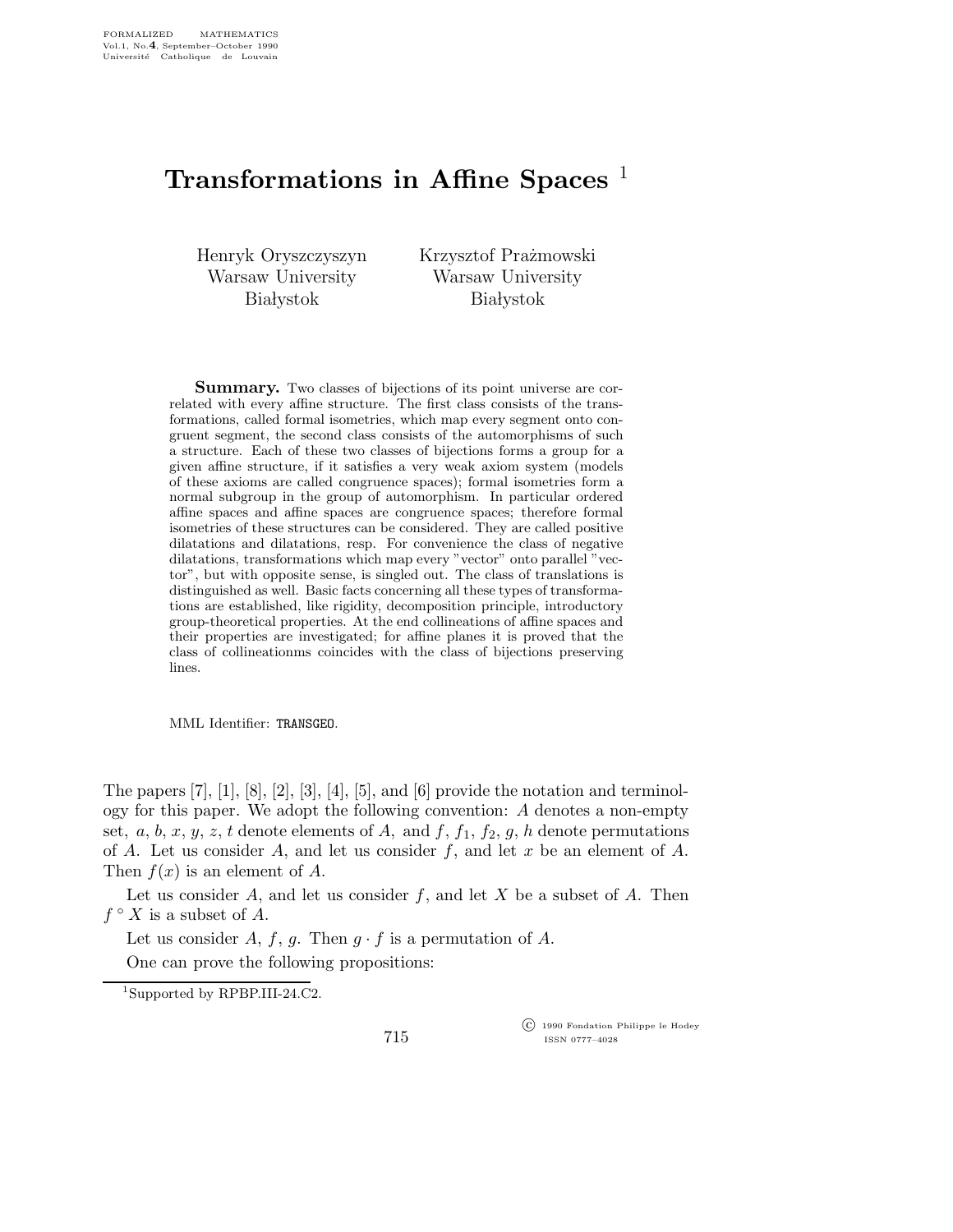- (1) For all  $f_1$ ,  $f_2$  such that for every x holds  $f_1(x) = f_2(x)$  holds  $f_1 = f_2$ .
- (2) There exists x such that  $f(x) = y$ .
- (3) If  $f(x) = f(y)$ , then  $x = y$ .
- (4)  $f(x) = y$  if and only if  $f^{-1}(y) = x$ .
- (5)  $(f \cdot g)(x) = f(g(x)).$

Let us consider A, f, g. The functor  $f \ g$  yields a permutation of A and is defined by:

 $f \setminus g = (g \cdot f) \cdot g^{-1}.$ 

One can prove the following proposition

(6)  $f \setminus g = (g \cdot f) \cdot g^{-1}$ .

The scheme  $EXPermutation$  deals with a non-empty set  $A$ , and a binary predicate  $P$ , and states that:

there exists a permutation f of A such that for all elements x, y of A holds  $f(x) = y$  if and only if  $\mathcal{P}[x, y]$ 

provided the following requirements are met:

- for every element x of A there exists an element y of A such that  $\mathcal{P}[x,y],$
- for every element  $y$  of  $A$  there exists an element  $x$  of  $A$  such that  $\mathcal{P}[x,y],$
- for all elements x, y, x' of A such that  $\mathcal{P}[x, y]$  and  $\mathcal{P}[x', y]$  holds  $x = x'$ ,
- for all elements x, y, y' of A such that  $\mathcal{P}[x,y]$  and  $\mathcal{P}[x,y']$  holds  $y=y'.$

Next we state a number of propositions:

- (7)  $(id_A)^{-1} = id_A.$
- (8)  $f \cdot f^{-1} = id_A$  and  $f^{-1} \cdot f = id_A$ .
- (9)  $f(f^{-1}(x)) = x$  and  $f^{-1}(f(x)) = x$ .
- (10) id<sub>A</sub>  $\cdot f = f$  and  $f \cdot id_A = f$ .
- (11)  $f \cdot id_A = id_A \cdot f$ .
- (12)  $f \cdot (q \cdot h) = (f \cdot q) \cdot h$ .
- (13) If  $g \cdot f = h \cdot f$  or  $f \cdot g = f \cdot h$ , then  $g = h$ .
- (14)  $(f \cdot g)^{-1} = g^{-1} \cdot f^{-1}.$
- $(15)$  $(-1)^{-1} = f.$
- (16)  $f \cdot g \setminus h = (f \setminus h) \cdot (g \setminus h).$
- $(17)$  $^{-1} \setminus g = (f \setminus g)^{-1}.$
- (18)  $f \ (q \cdot h = (f \ h) \ (q \cdot h)$
- (19)  $id_A \backslash f = id_A$ .
- $(20)$   $f \setminus id_A = f$ .
- (21) If  $f(a) = a$ , then  $(f \setminus g)(g(a)) = g(a)$ .

In the sequel R will denote a binary relation on  $[A, A]$ . Let us consider A, f, R. We say that f is a formal isometry of R if and only if: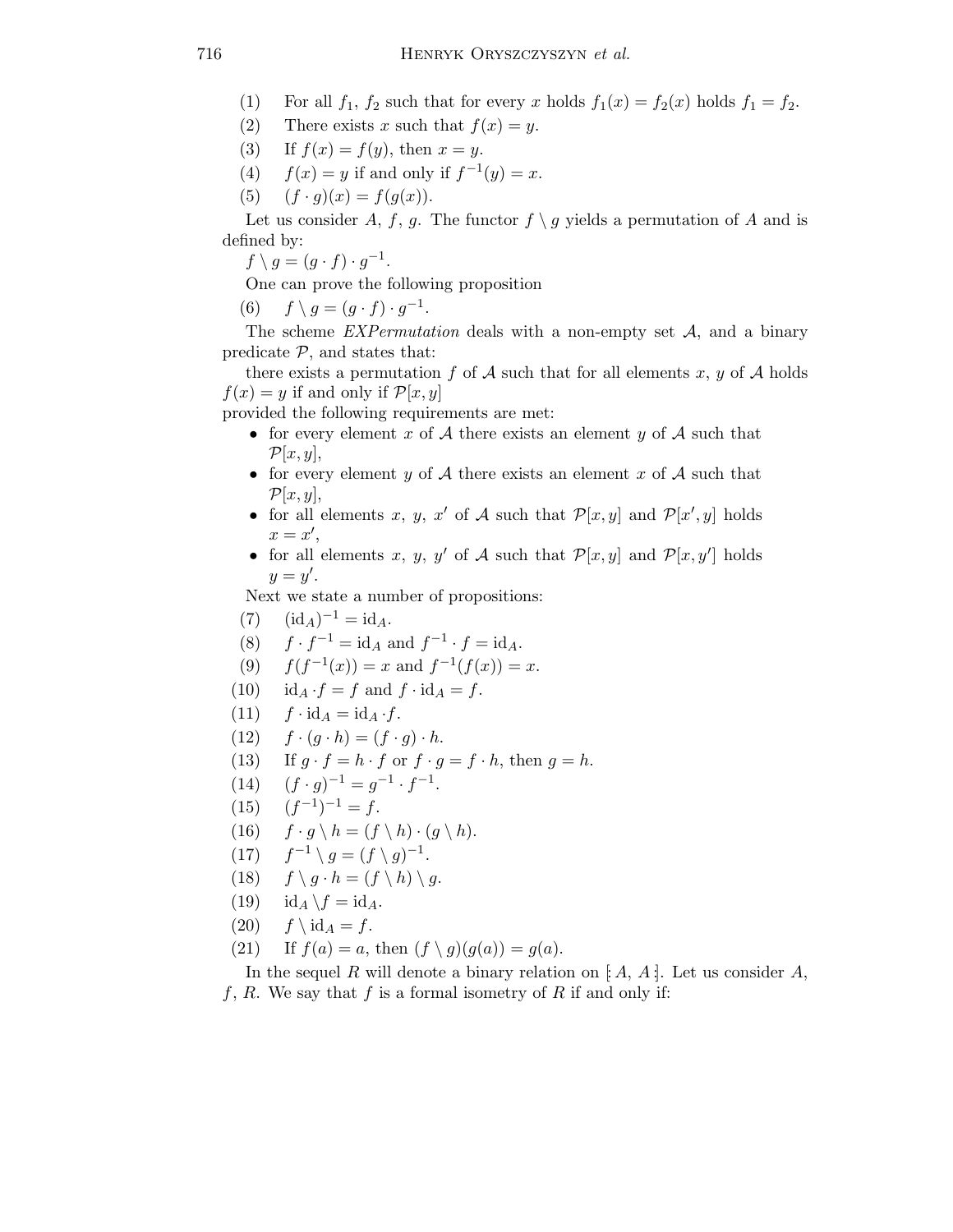for all x, y holds  $\langle \langle x, y \rangle, \langle f(x), f(y) \rangle \rangle \in R$ .

The following propositions are true:

- $(22)$  f is a formal isometry of R if and only if for all x, y holds  $\langle \langle x, y \rangle, \langle f(x), f(y) \rangle \rangle \in R.$
- (23) If R is reflexive in  $[A, A]$ , then  $\mathrm{id}_A$  is a formal isometry of R.
- (24) If R is symmetric in [A, A :] and f is a formal isometry of R, then  $f^{-1}$ is a formal isometry of R.
- (25) If R is transitive in [A, A ] and f is a formal isometry of R and g is a formal isometry of R, then  $f \cdot g$  is a formal isometry of R.
- (26) Suppose that

(i) for all a, b, x, y, z, t such that  $\langle \langle x, y \rangle, \langle a, b \rangle \rangle \in R$  and  $\langle \langle a, b \rangle, \langle z, t \rangle \rangle \in R$ and  $a \neq b$  holds  $\langle \langle x, y \rangle, \langle z, t \rangle \rangle \in R$ ,

- (ii) for all x, y, z holds  $\langle \langle x, x \rangle, \langle y, z \rangle \rangle \in R$ ,
- (iii)  $f$  is a formal isometry of R,
- (iv)  $g$  is a formal isometry of R.
	- Then  $f \cdot g$  is a formal isometry of R.

Let us consider  $A, f, R$ . We say that f is an automorphism of R if and only if:

for all x, y, z, t holds  $\langle \langle x, y \rangle, \langle z, t \rangle \rangle \in R$  if and only if  $\langle \langle f(x), f(y) \rangle, \langle f(z), f(t) \rangle \rangle \in R.$ 

The following propositions are true:

- (27) For all a, f, R holds f is an automorphism of R if and only if for all x, y, z, t holds  $\langle \langle x, y \rangle, \langle z, t \rangle \rangle \in R$  if and only if  $\langle \langle f(x), f(y) \rangle, \langle f(z), f(t) \rangle \rangle \in R$ .
- (28) id<sub>A</sub> is an automorphism of R.
- (29) If f is an automorphism of R, then  $f^{-1}$  is an automorphism of R.
- (30) If f is an automorphism of R and g is an automorphism of R, then  $g \cdot f$ is an automorphism of R.
- (31) If R is symmetric in  $[A, A]$  and R is transitive in  $[A, A]$  and f is a formal isometry of  $R$ , then  $f$  is an automorphism of  $R$ .
- (32) Suppose that
	- (i) for all a, b, x, y, z, t such that  $\langle \langle x, y \rangle, \langle a, b \rangle \rangle \in R$  and  $\langle \langle a, b \rangle, \langle z, t \rangle \rangle \in R$ and  $a \neq b$  holds  $\langle \langle x, y \rangle, \langle z, t \rangle \rangle \in R$ ,
	- (ii) for all x, y, z holds  $\langle \langle x, x \rangle, \langle y, z \rangle \rangle \in R$ ,
	- (iii)  $R$  is symmetric in [: A, A;],
	- (iv)  $f$  is a formal isometry of R.

Then  $f$  is an automorphism of  $R$ .

(33) If f is a formal isometry of R and g is an automorphism of R, then  $f \ g$ is a formal isometry of R.

In the sequel  $AS$  will be an affine structure. Let us consider  $AS$ , and let f be a permutation of the points of AS. We say that f is a dilatation of AS if and only if:

f is a formal isometry of the congruence of  $AS$ .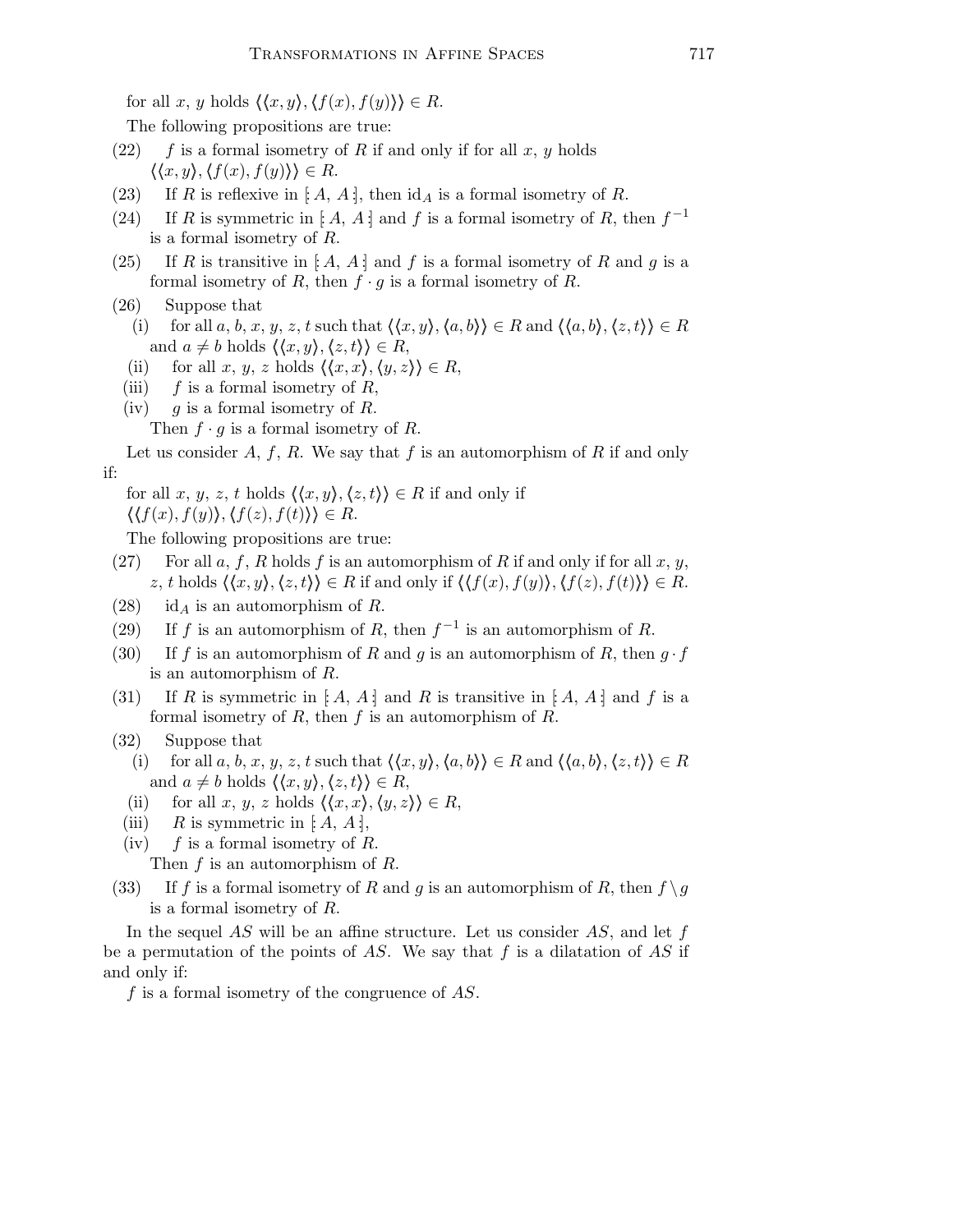The following proposition is true

(34) For every permutation f of the points of AS holds f is a dilatation of AS if and only if f is a formal isometry of the congruence of AS.

In the sequel a, b denote elements of the points of AS. Next we state the proposition

(35) For every permutation  $f$  of the points of  $AS$  holds  $f$  is a dilatation of AS if and only if for all a, b holds  $a, b \parallel f(a), f(b)$ .

An affine structure is said to be a congruence space if:

(i) for all elements x, y, z, t, a, b of the points of it such that  $x, y \parallel a, b$  and  $a, b \parallel z, t \text{ and } a \neq b \text{ holds } x, y \parallel z, t$ ,

- (ii) for all elements x, y, z of the points of it holds  $x, x \parallel y, z$ ,
- (iii) for all elements x, y, z, t of the points of it such that  $x, y \parallel z, t$  holds  $z, t \parallel x, y,$

(iv) for all elements x, y of the points of it holds  $x, y \parallel x, y$ .

One can prove the following proposition

- $(36)$  Let AS be an affine structure. Then AS is a congruence space if and only if the following conditions are satisfied:
	- (i) for all elements x, y, z, t, a, b of the points of AS such that  $x, y \parallel a, b$ and  $a, b \parallel z, t$  and  $a \neq b$  holds  $x, y \parallel z, t$ ,
	- (ii) for all elements x, y, z of the points of AS holds  $x, x \parallel y, z$ ,
- (iii) for all elements x, y, z, t of the points of AS such that  $x, y \parallel z$ , t holds  $z, t \parallel x, y,$
- (iv) for all elements x, y of the points of AS holds  $x, y \parallel x, y$ .

In the sequel CS denotes a congruence space. One can prove the following three propositions:

- $(37)$  id<sub>the points of CS</sub> is a dilatation of CS.
- (38) For every permutation  $f$  of the points of  $CS$  such that  $f$  is a dilatation of CS holds  $f^{-1}$  is a dilatation of CS.
- (39) For all permutations  $f, g$  of the points of  $CS$  such that  $f$  is a dilatation of CS and g is a dilatation of CS holds  $f \cdot g$  is a dilatation of CS.

We follow the rules:  $OAS$  denotes an ordered affine space and  $a, b, c, d, p$ , q, x, y, z denote elements of the points of OAS. Next we state the proposition

 $(40)$  OAS is a congruence space.

In the sequel  $f, g$  are permutations of the points of  $OAS$ . Let us consider OAS, and let f be a permutation of the points of OAS. We say that f is a positive dilatation if and only if:

f is a dilatation of  $OAS$ .

We now state two propositions:

- (41) For every permutation f of the points of OAS holds f is a positive dilatation if and only if  $f$  is a dilatation of  $OAS$ .
- $(42)$  For every permutation f of the points of *OAS* holds f is a positive dilatation if and only if for all a, b holds  $a, b \parallel f(a), f(b)$ .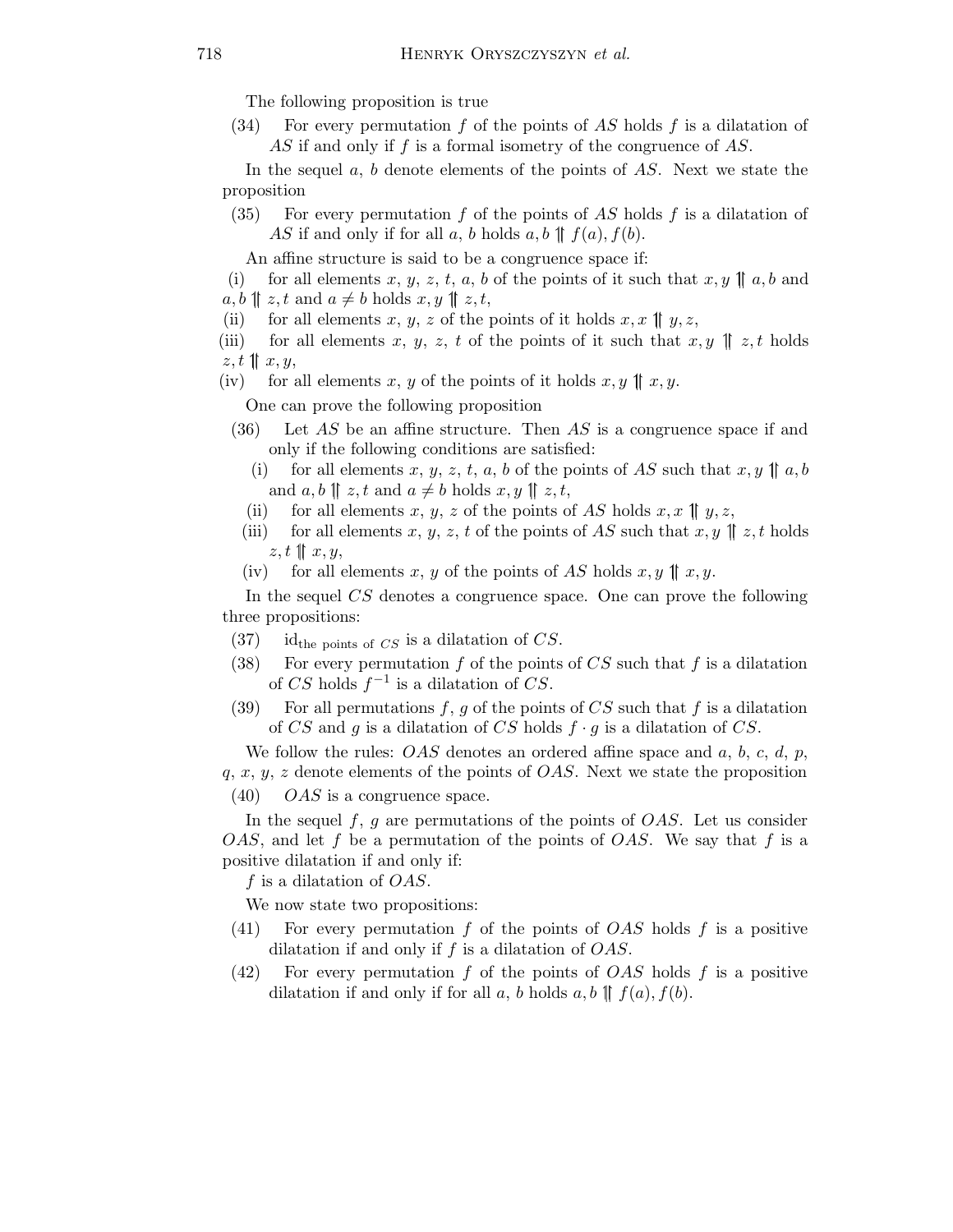Let us consider  $OAS$ , and let f be a permutation of the points of  $OAS$ . We say that  $f$  is a negative dilatation if and only if:

for all a, b holds  $a, b \parallel f(b), f(a)$ .

The following propositions are true:

- (43) For every permutation f of the points of  $OAS$  holds f is a negative dilatation if and only if for all a, b holds  $a, b \parallel f(b), f(a)$ .
- $(44)$  id<sub>the points of *OAS* is a positive dilatation.</sub>
- (45) For every permutation f of the points of  $OAS$  such that f is a positive dilatation holds  $f^{-1}$  is a positive dilatation.
- (46) For all permutations f, g of the points of  $OAS$  such that f is a positive dilatation and g is a positive dilatation holds  $f \cdot g$  is a positive dilatation.
- (47) For no f holds f is a negative dilatation and f is a positive dilatation.
- (48) If f is a negative dilatation, then  $f^{-1}$  is a negative dilatation.
- (49) If f is a positive dilatation and g is a negative dilatation, then  $f \cdot g$  is a negative dilatation and  $g \cdot f$  is a negative dilatation.

Let us consider  $OAS$ , and let f be a permutation of the points of  $OAS$ . We say that  $f$  is a dilatation if and only if:

f is a formal isometry of  $\lambda$  (the congruence of  $OAS$ ).

Next we state a number of propositions:

- (50) For every permutation f of the points of  $OAS$  holds f is a dilatation if and only if f is a formal isometry of  $\lambda$  (the congruence of  $OAS$ ).
- (51) For every permutation f of the points of  $OAS$  holds f is a dilatation if and only if for all a, b holds  $a, b \parallel f(a), f(b)$ .
- $(52)$  If f is a positive dilatation or f is a negative dilatation, then f is a dilatation.
- (53) For every permutation f of the points of  $OAS$  such that f is a dilatation there exists a permutation f' of the points of  $\Lambda(OAS)$  such that  $f = f'$ and  $f'$  is a dilatation of  $\Lambda(OAS)$ .
- (54) For every permutation f of the points of  $\Lambda(OAS)$  such that f is a dilatation of  $\Lambda(OAS)$  there exists a permutation f' of the points of  $OAS$ such that  $f = f'$  and  $f'$  is a dilatation.
- $(55)$  id<sub>the points of *OAS* is a dilatation.</sub>
- (56) If f is a dilatation, then  $f^{-1}$  is a dilatation.
- (57) If f is a dilatation and g is a dilatation, then  $f \cdot g$  is a dilatation.
- (58) If f is a dilatation, then for all a, b, c, d holds  $a, b \parallel c, d$  if and only if  $f(a), f(b) \parallel f(c), f(d).$
- (59) If f is a dilatation, then for all a, b, c holds  $\mathbf{L}(a, b, c)$  if and only if  $\mathbf{L}(f(a), f(b), f(c)).$
- (60) If f is a dilatation and  $\mathbf{L}(x, f(x), y)$ , then  $\mathbf{L}(x, f(x), f(y))$ .
- (61) If a, b  $|| c, d$ , then a, c  $|| b, d$  or there exists x such that  $\mathbf{L}(a, c, x)$  and  $\mathbf{L}(b, d, x)$ .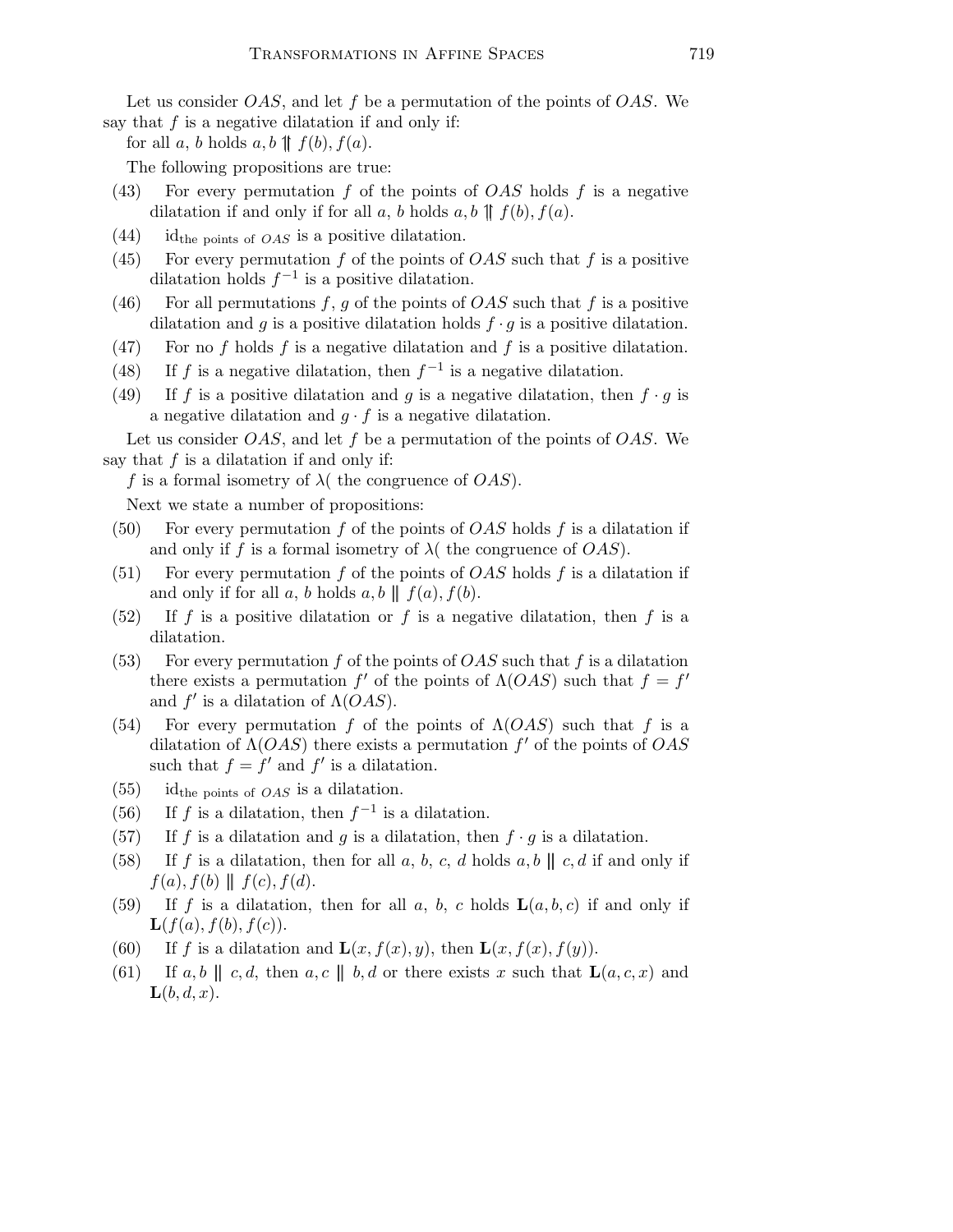- (62) If f is a dilatation, then  $f = id_{the \text{ points of } OAS}$  or for every x holds  $f(x) \neq x$  if and only if for all x, y holds x,  $f(x) \parallel y$ ,  $f(y)$ .
- (63) If f is a dilatation and  $a \neq b$  and  $f(a) = a$  and  $f(b) = b$  and not  $\mathbf{L}(a, b, x)$ , then  $f(x) = x$ .
- (64) If f is a dilatation and  $f(a) = a$  and  $f(b) = b$  and  $a \neq b$ , then  $f =$  $id_{the \text{ points of } OAS}.$
- (65) If f is a dilatation and g is a dilatation and  $f(a) = g(a)$  and  $f(b) = g(b)$ , then  $a = b$  or  $f = g$ .

Let us consider  $OAS$ , and let f be a permutation of the points of  $OAS$ . We say that  $f$  is a translation if and only if:

f is a dilatation but  $f = id_{the \text{ points of } OAS}$  or for every a holds  $a \neq f(a)$ .

One can prove the following propositions:

- (66) For every permutation f of the points of  $OAS$  holds f is a translation if and only if f is a dilatation but  $f = id_{the \text{ points of } OAS}$  or for every a holds  $a \neq f(a)$ .
- (67) If f is a dilatation, then f is a translation if and only if for all x, y holds  $x, f(x) \parallel y, f(y).$
- (68) If f is a translation and  $f(a) = a$ , then  $f = id$ <sub>the points of *OAS*.</sub>
- (69) If f is a translation and g is a translation and  $f(a) = g(a)$  and  $f(a) \neq a$ and not  $\mathbf{L}(a, f(a), x)$ , then  $f(x) = g(x)$ .
- (70) If f is a translation and g is a translation and  $f(a) = g(a)$ , then  $f = g$ .
- (71) If f is a translation, then  $f^{-1}$  is a translation.
- (72) If f is a translation and g is a translation, then  $f \cdot g$  is a translation.
- (73) If f is a translation, then f is a positive dilatation.
- (74) If f is a dilatation and  $f(p) = p$  and  $\mathbf{B}(q, p, f(q))$  and not  $\mathbf{L}(p, q, x)$ , then  $\mathbf{B}(x, p, f(x))$ .
- (75) If f is a dilatation and  $f(p) = p$  and  $B(q, p, f(q))$  and  $q \neq p$ , then  $\mathbf{B}(x, p, f(x)).$
- (76) If f is a dilatation and  $f(p) = p$  and  $q \neq p$  and  $\mathbf{B}(q, p, f(q))$  and not  $\mathbf{L}(p,x,y)$ , then  $x, y \parallel f(y), f(x)$ .
- (77) If f is a dilatation and  $f(p) = p$  and  $q \neq p$  and  $B(q, p, f(q))$  and  $\mathbf{L}(p,x,y)$ , then  $x, y \parallel f(y), f(x)$ .
- (78) If f is a dilatation and  $f(p) = p$  and  $q \neq p$  and  $\mathbf{B}(q, p, f(q))$ , then f is a negative dilatation.
- (79) If f is a dilatation and  $f(p) = p$  and for every x holds p, x  $\parallel p, f(x)$ , then for all y, z holds  $y, z \parallel f(y), f(z)$ .
- (80) If f is a dilatation, then f is a positive dilatation or f is a negative dilatation.

We follow the rules:  $AFS$  will be an affine space and a, b, c, d,  $d_1$ ,  $d_2$ , x, y,  $z, t$  will be elements of the points of  $AFS$ . The following propositions are true:

(81) For all a, b, c, d holds a, b  $\parallel c$ , d if and only if a, b  $\parallel c$ , d.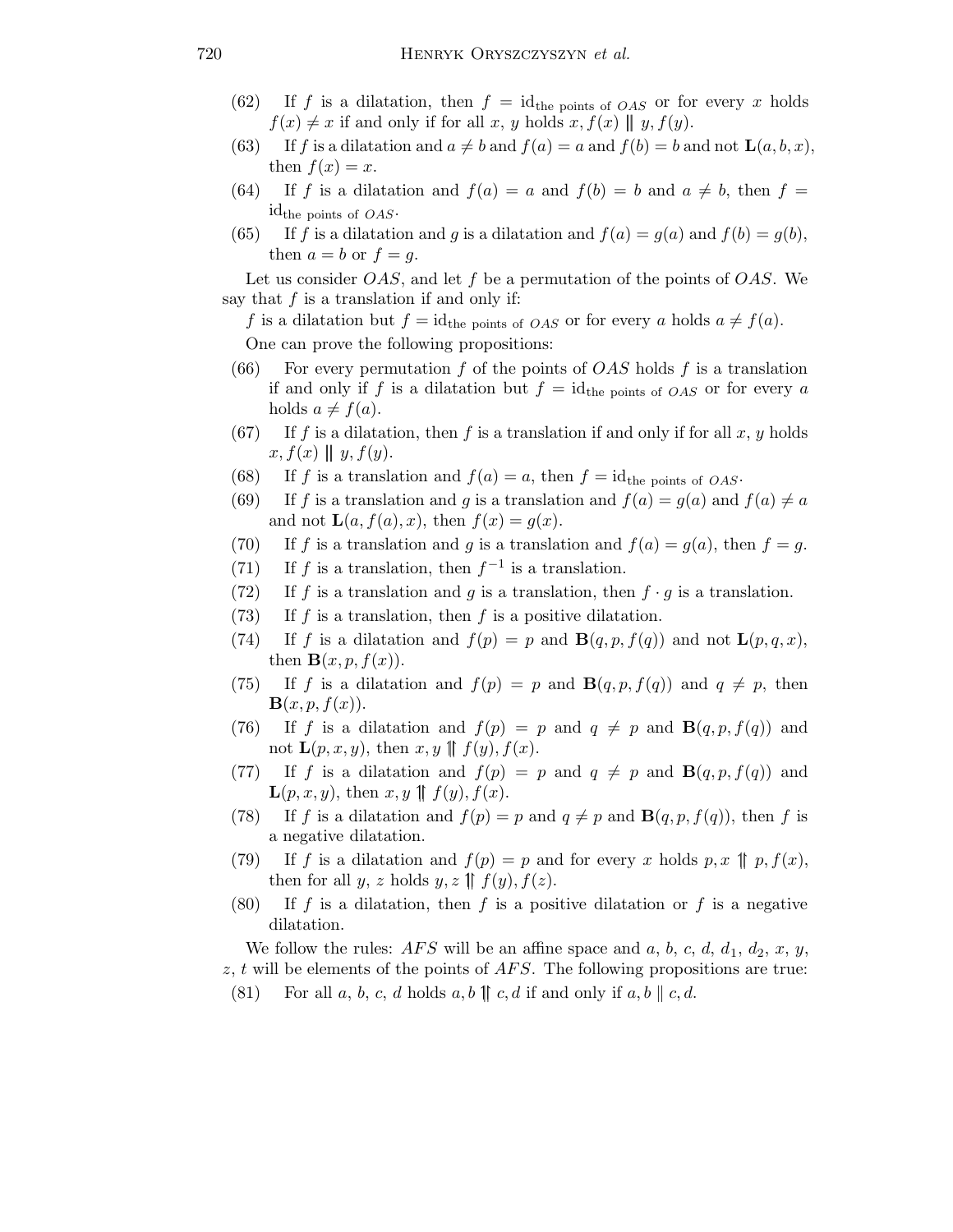- $(82)$  *AFS* is a congruence space.
- (83)  $\Lambda(OAS)$  is a congruence space.

In the sequel f, g denote permutations of the points of  $AFS$ . Let us consider  $AFS, f.$  We say that f is a dilatation if and only if:

f is a dilatation of  $AFS$ .

Next we state a number of propositions:

- (84) For every f holds f is a dilatation if and only if f is a dilatation of AFS.
- (85) f is a dilatation if and only if for all a, b holds a, b  $|| f(a), f(b)$ .
- $(86)$  id<sub>the points of *AFS* is a dilatation.</sub>
- (87) If f is a dilatation, then  $f^{-1}$  is a dilatation.
- (88) If f is a dilatation and g is a dilatation, then  $f \cdot g$  is a dilatation.
- (89) If f is a dilatation, then for all a, b, c, d holds a, b  $\parallel$  c, d if and only if  $f(a), f(b) \parallel f(c), f(d).$
- (90) If f is a dilatation, then for all a, b, c holds  $\mathbf{L}(a, b, c)$  if and only if  $\mathbf{L}(f(a), f(b), f(c)).$
- (91) If f is a dilatation and  $\mathbf{L}(x, f(x), y)$ , then  $\mathbf{L}(x, f(x), f(y))$ .
- (92) If a, b || c, d, then a, c || b, d or there exists x such that  $\mathbf{L}(a, c, x)$  and  $\mathbf{L}(b, d, x)$ .
- (93) If f is a dilatation, then  $f = id_{the \text{ points of }AFS}$  or for every x holds  $f(x) \neq x$  if and only if for all x, y holds x,  $f(x) \parallel y, f(y)$ .
- (94) If f is a dilatation and  $a \neq b$  and  $f(a) = a$  and  $f(b) = b$  and not  $\mathbf{L}(a, b, x)$ , then  $f(x) = x$ .
- (95) If f is a dilatation and  $f(a) = a$  and  $f(b) = b$  and  $a \neq b$ , then  $f =$ id<sub>the points of  $AFS$ </sub>.

(96) If f is a dilatation and g is a dilatation and  $f(a) = g(a)$  and  $f(b) = g(b)$ , then  $a = b$  or  $f = g$ .

(97) If not  $\mathbf{L}(a, b, c)$  and  $a, b \parallel c, d_1$  and  $a, b \parallel c, d_2$  and  $a, c \parallel b, d_1$  and  $a, c \parallel b, d_2$ , then  $d_1 = d_2$ .

Let us consider  $AFS$ , f. We say that f is a translation if and only if:

f is a dilatation but  $f = id_{the \text{ points of } AFS}$  or for every a holds  $a \neq f(a)$ . One can prove the following propositions:

- (98) For every f holds f is a translation if and only if f is a dilatation but  $f = id_{\text{the points of }AFS}$  or for every a holds  $a \neq f(a)$ .
- (99) id<sub>the points of AFS</sub> is a translation.
- (100) If f is a dilatation, then f is a translation if and only if for all x, y holds  $x, f(x) \parallel y, f(y).$
- (101) If f is a translation and  $f(a) = a$ , then  $f = id$ <sub>the points of AFS</sub>.
- (102) If f is a translation and g is a translation and  $f(a) = g(a)$  and  $f(a) \neq a$ and not  $\mathbf{L}(a, f(a), x)$ , then  $f(x) = g(x)$ .
- (103) If f is a translation and g is a translation and  $f(a) = g(a)$ , then  $f = g$ .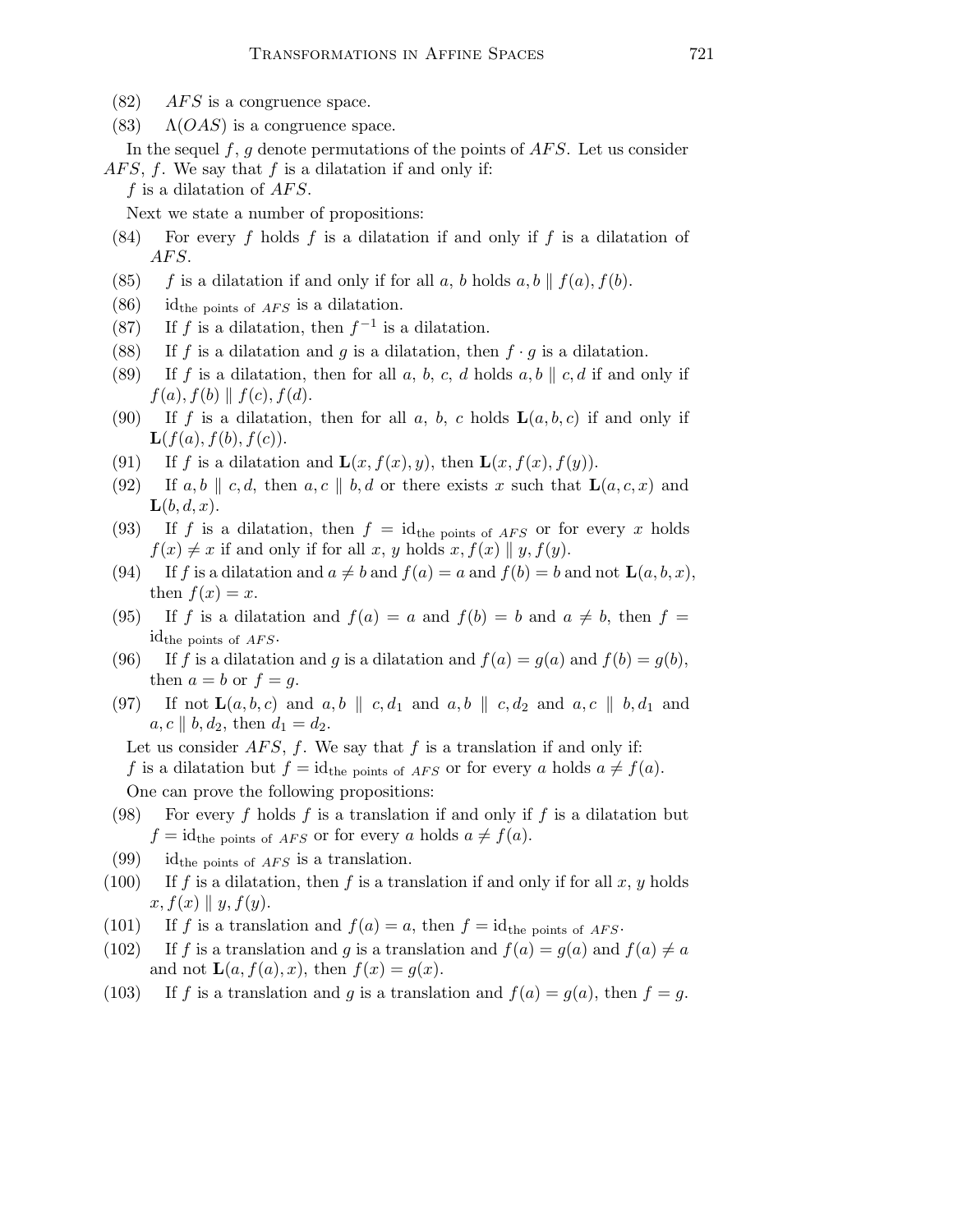- (104) If f is a translation, then  $f^{-1}$  is a translation.
- (105) If f is a translation and g is a translation, then  $f \cdot g$  is a translation. Let us consider  $AFS$ , f. We say that f is a collineation if and only if: f is an automorphism of the congruence of  $AFS$ .

Next we state four propositions:

- (106) f is a collineation if and only if f is an automorphism of the congruence of  $AFS$ .
- (107) f is a collineation if and only if for all x, y, z, t holds  $x, y \parallel z$ , t if and only if  $f(x)$ ,  $f(y)$  ||  $f(z)$ ,  $f(t)$ .
- (108) If f is a collineation, then  $\mathbf{L}(x, y, z)$  if and only if  $\mathbf{L}(f(x), f(y), f(z))$ .
- (109) If f is a collineation and g is a collineation, then  $f^{-1}$  is a collineation and  $f \cdot g$  is a collineation and id<sub>the points of AFS</sub> is a collineation.

In the sequel  $A, C, K$  will denote subsets of the points of  $AFS$ . Next we state several propositions:

- (110) If  $a \in A$ , then  $f(a) \in f^{\circ} A$ .
- (111)  $x \in f^{\circ} A$  if and only if there exists y such that  $y \in A$  and  $f(y) = x$ .
- $(112)$  $\circ A = f \circ C$ , then  $A = C$ .
- (113) If f is a collineation, then  $f \circ \text{Line}(a, b) = \text{Line}(f(a), f(b)).$
- (114) If f is a collineation and K is a line, then  $f \circ K$  is a line.
- (115) If f is a collineation and  $A \parallel C$ , then  $f \circ A \parallel f \circ C$ .

For simplicity we follow the rules:  $AFP$  is an affine plane,  $A$ ,  $K$  are subsets of the points of  $AFP$ , p, x are elements of the points of  $AFP$ , and f is a permutation of the points of  $AFP$ . We now state two propositions:

- (116) If for every A such that A is a line holds  $f \circ A$  is a line, then f is a collineation.
- (117) If f is a collineation and K is a line and for every x such that  $x \in K$ holds  $f(x) = x$  and  $p \notin K$  and  $f(p) = p$ , then  $f = id$ <sub>the points of AFP</sub>.

## References

- [1] Czesław Byliński. Functions and their basic properties. Formalized Mathematics,  $1(1):55-65$ , 1990.
- [2] Czesław Byliński. Functions from a set to a set. Formalized Mathematics,  $1(1):153-164, 1990.$
- [3] Eugeniusz Kusak, Wojciech Leończuk, and Michał Muzalewski. Abelian groups, fields and vector spaces. Formalized Mathematics,  $1(2):335-342$ , 1990.
- [4] Henryk Oryszczyszyn and Krzysztof Prażmowski. Analytical ordered affine spaces. Formalized Mathematics, 1(3):601–605, 1990.